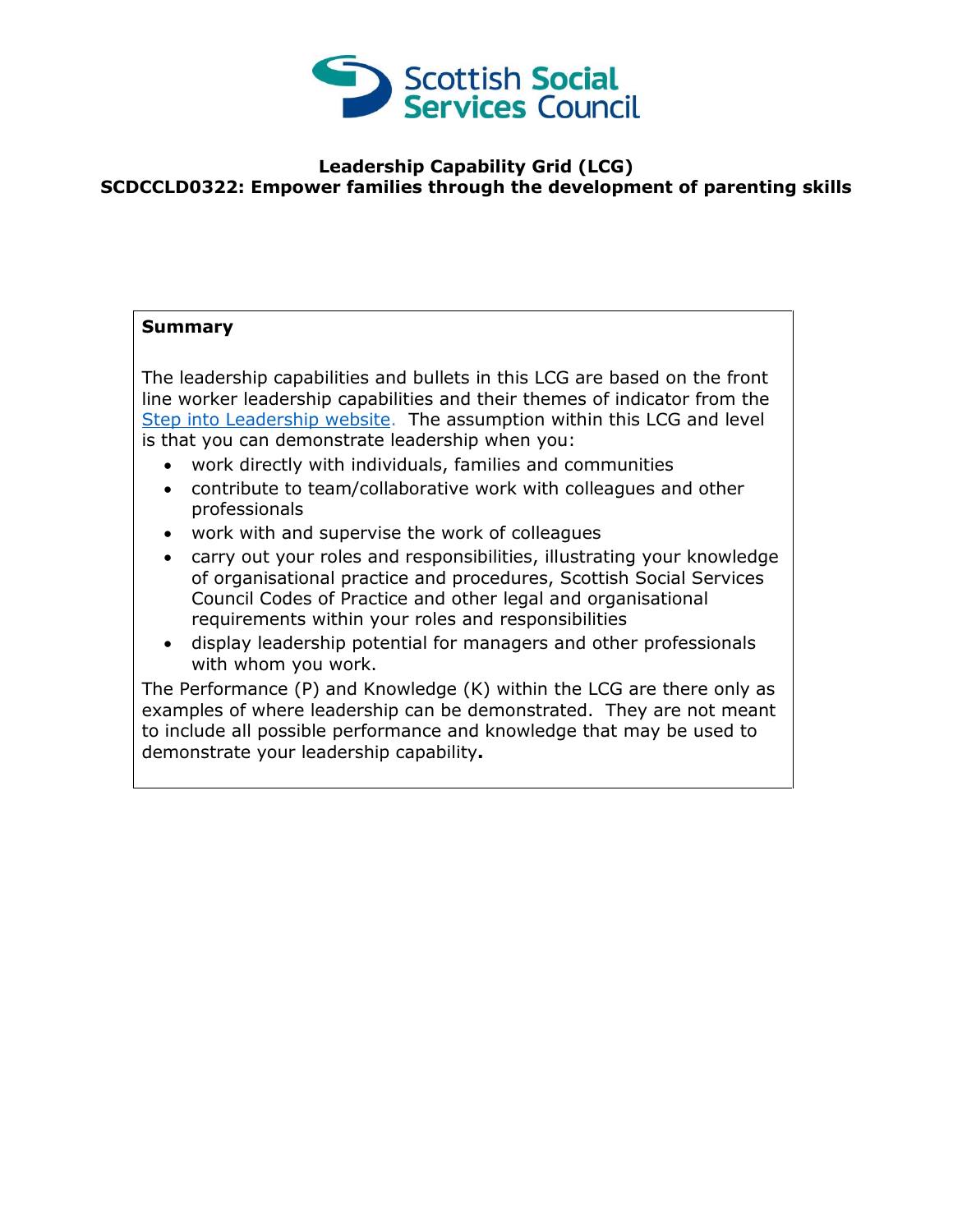

## **Leadership Capability Grid (LCG) SCDCCLD0322: Empower families through the development of parenting skills**

| Leadership<br>capabilities                 | When empowering families through the development of parenting skills<br>you can demonstrate leadership capabilities by:                                                                                                                                                                                                                                                    |
|--------------------------------------------|----------------------------------------------------------------------------------------------------------------------------------------------------------------------------------------------------------------------------------------------------------------------------------------------------------------------------------------------------------------------------|
| <b>Vision</b>                              | Providing a vision for those with whom you work and your organisation when<br>you:                                                                                                                                                                                                                                                                                         |
|                                            | • See how best to make a difference when providing active support ( $P2,8-34$ ;<br>K12, 14, 17, 19, 20, 39, 44, 46, 47)                                                                                                                                                                                                                                                    |
|                                            | Communicate and promote ownership of the vision when working with others<br>$\bullet$<br>$(P2, 8-34; K17, 20)$                                                                                                                                                                                                                                                             |
|                                            | Promote social service values through active participation and<br>$\bullet$<br>personalisation (P14,20,33, K2,4,12,17,46,47)                                                                                                                                                                                                                                               |
|                                            | See the bigger picture when demonstrating knowledge and practice of<br>$\bullet$<br>organisational, local and national policies and procedures (P8; K6)                                                                                                                                                                                                                    |
| Self-<br>leadership                        | Displaying self leadership when you:<br>• Demonstrate and adapt leadership in response to changing needs and<br>preferences and overcoming barriers (P25; K17,28)                                                                                                                                                                                                          |
|                                            | • Improve own leadership when you seek advice (P10; K20,28)                                                                                                                                                                                                                                                                                                                |
|                                            | • Demonstrate and promote resilience when adapting practice and overcoming<br>barriers (P23; K17,28)                                                                                                                                                                                                                                                                       |
|                                            | • Challenge discrimination and oppression (P7,33; $K1,4,44,47$ )                                                                                                                                                                                                                                                                                                           |
| <b>Motivating</b><br>and inspiring         | Motivating and inspiring others when you:<br>Inspire people by personal example $(P2, 10, 25; K14, 15, 17)$<br>Recognise and value the contribution of others (P2,10,25; K9,10,20)<br>Support the creation of a learning and performance culture (P12-34;<br>K12, 16, 17, 18, 19, 20, 28)                                                                                  |
| <b>Empowering</b>                          | Empowering people when you:<br>• Enable leadership at all levels $(P8, 10, 25; K8, 9, 17)$<br>• Support the creation of a knowledge and management culture by seeking and<br>providing information to enable understanding ( $P10,12-34$ ; K17,20,25,28)<br>• Promote professional autonomy (P10; K20,28,50)<br>• Involve people in development and improvement (P25; K17) |
| <b>Collaborating</b><br>and<br>influencing | Collaborating and influencing when you:<br>Promote partnership working (P2,10,25; K17,20,50)<br>Influence people (P8,12-34; K14,15,17,46)<br>Understanding and valuing the perspectives of others (P2,9,10,11,25;<br>K8, 9, 11, 14, 17, 43)                                                                                                                                |